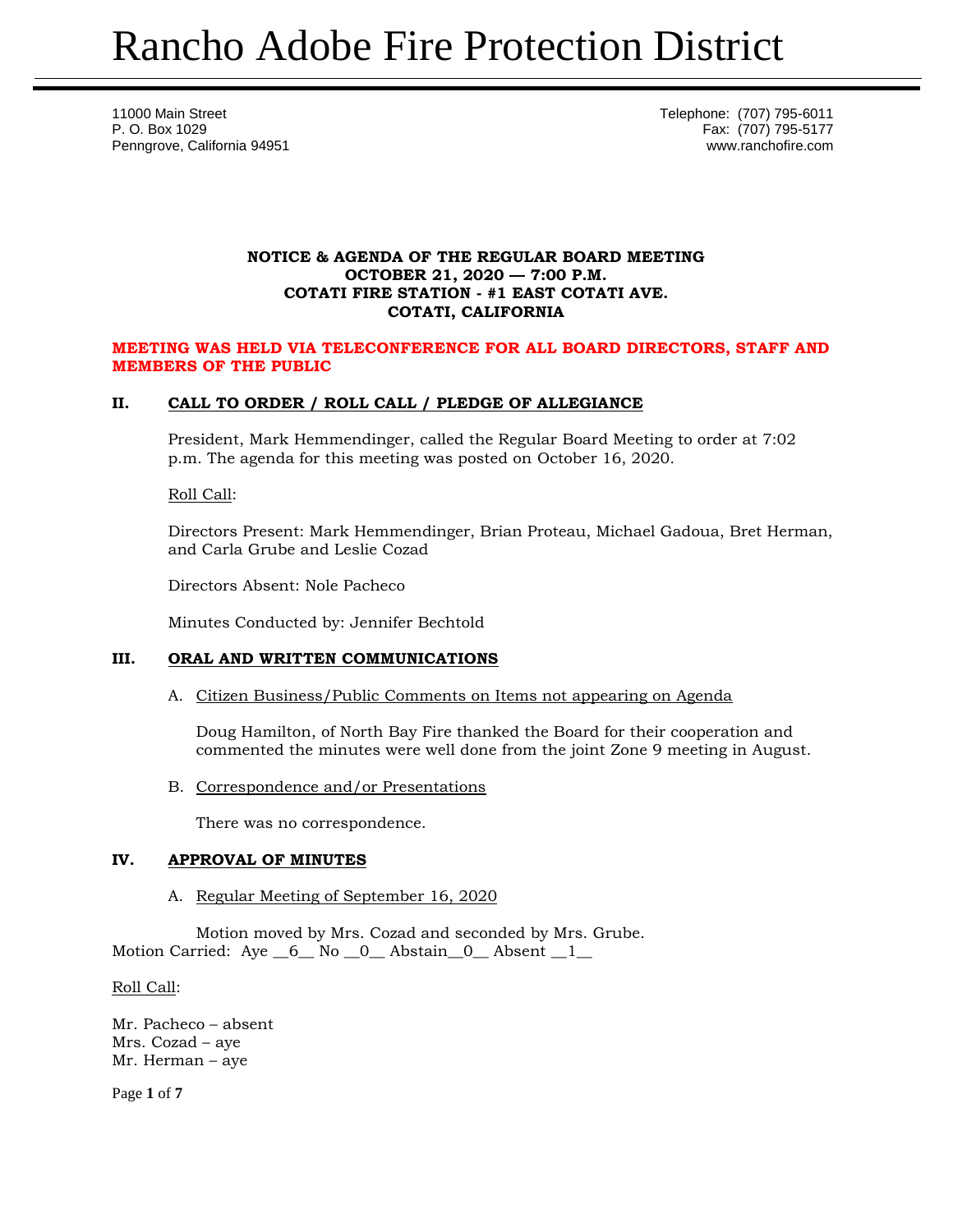*Approval of Minutes Continued:*

Mr. Proteau – aye Mr. Hemmendinger – aye Mr. Gadoua – aye Mrs. Grube – aye

#### **V. CONSENT CALENDAR**

#### A. Ratification of Claims and Journal Vouchers

Motion moved by Mrs. Cozad and seconded by Mrs. Grube. Motion Carried: Aye 6 No 0 Abstain 0 Absent 1

Roll Call:

Mr. Pacheco – absent Mrs. Cozad – aye Mr. Herman – aye Mr. Proteau – aye Mr. Hemmendinger – aye Mr. Gadoua – aye Mrs. Grube – aye

# **VI. ADMINISTRATIVE COMMUNICATIONS**

#### A. Chief's Report

Chief Thompson reported the following:

- 1.) The district responded to 157 calls for service in September, with 76 being EMS (48.41%).
- 2.) Cathy Dooyes has taught EMT refresher to staff and CPR recertification's will be conducted next week.
- 3.) Extrication training will be held in November and neighboring agencies will be invited to participate.
- 4.) Captains are working on reestablishing shift projects and expectations.
- 5.) Staff is working with SSU on a training opportunity at Stevenson Hall.
- 6.) PFD/RAFD continuing to work together developing interagency familiarization and operational training opportunities. RPDPS has been incorporated as well.
- 7.) BC Wandel and Director Proteau are working on developing a facility priority list. Next, they will obtain vendor pricing and discuss how to do some of the station improvements in-house.
- 8.) The maintenance and administrative work has been completed for the new upper Lichau fire roads. Due to dry conditions and ranch activities, staff has not been able to train on these yet, though November should present a better opportunity to do so.
- 9.) BC Weihman has procured bids on new two-way radios and he is ready to purchase the first 12 BK wildfire radios. Due to dry period funding, he would like the Board to acknowledge the purchase in advance. The total cost is \$24,000.
- 10.) Three new decontamination foggers, solution and accessories have been purchased for the stations. An SOG will be drafted on use of these.
- 11.) Staff has done a great job of supporting both in and out of county strike teams this season. Chief Thompson acknowledged all the efforts and a job well done.
- 12.) Chief Thompson mentioned that we have supported breast cancer awareness this month by wearing pink on duty.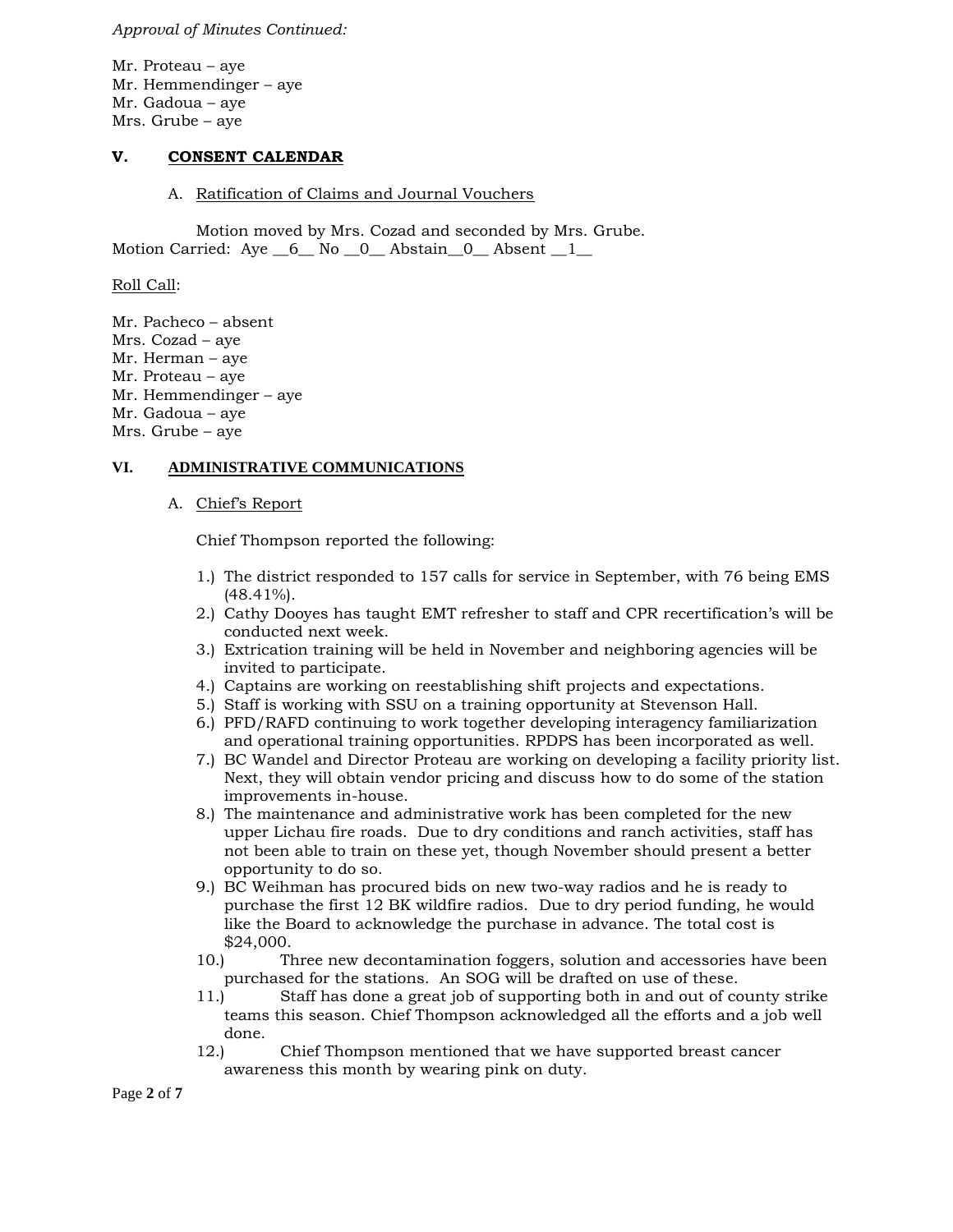#### *Administrative Communications Continued:*

13.) An incredibly generous donation has been made to the Association by Bob and Angela Chadwick, through three separate accounts with Merrill Lynch. Following their passing, the Association has received funds totaling \$912,000. Today Chief Thompson, Director Grube and BC Wandel met with two of the family members, Kelly Janey and Brent Chadwick to thank them and discuss if they would like to help decide how to spend some of these funds. Chief Thompson thanked the family for this amazing donation.

Mr. Proteau noted that Bob Chadwick was a Board member back in the early 2000s.

### B. Director Reports

Mr. Hemmendinger commented that he and Mrs. Bechtold have had discussions with the County about reappointing Mrs. Cozad to the Board of Directors. He is not sure where they are headed with this issue, and since they are supposed to contact Mrs. Cozad, and have yet to do so, Mr. Hemmendinger will reach back out to them. There was a misunderstanding between the County and us by calling Mr. Pacheco early on. He was supposed to let the Board know to contact the County with any candidates, but this message was never passed on.

Mr. Hemmendinger also reported that he and Mrs. Bechtold listened to the last LAFCO meeting for updates on the fire service consolidations but there have been no further developments. There is information that was sent via email by our SCFDA representative on this matter or the Board can contact Mr. Hemmendinger with questions.

# C. Committee Reports

# a. Finance/Budget

Mr. Hemmendinger and Mrs. Bechtold have been tracking the current budget closely. As of Sept. 30, we had \$1.6 million remaining, whereas in April we had \$4.2 million after property tax deposits. Since April, we have gone through a large amount of money, and have spent \$2.2 million in the past three months. This averages \$738K per month and our budget allows approximately \$560K per month, so we were over budget for those three months. The majority of these expenditures were in July for funding of HSAs, prepayment of workers comp and our share of the CalPERS unfunded liability. Those three total \$730K. We need to get through until Christmas essentially, with the cash we have on hand. Mr. Hemmendinger mentioned we have enough cash for \$543K in expenses per month, which should get us through the remainder of the months ahead. This is without knowing up front what our expenditures are going to be. He asked that any large purchases be held off until January 1, if we can do so, just to be cautious. Mr. Hemmendinger and Mrs. Bechtold will continue to look more closely at our cash position on April 30 of next year to ensure our reserves are enough to carry us through. This year has been a lesson on our spending with CalPERS and strike team expenses higher. We should be seeing the first deposit of casino funds totaling \$70K within the next couple of weeks. This will help give us a bit of a cushion.

Mr. Proteau asked the timeframe on receiving the strike team revenue and Mrs. Bechtold commented that we hope to start getting some of these funds in the coming month… Approximately \$300K was billed out to the state on FC-33s for the Glass Fire and these funds typically come in sooner than monies bill on F-42s.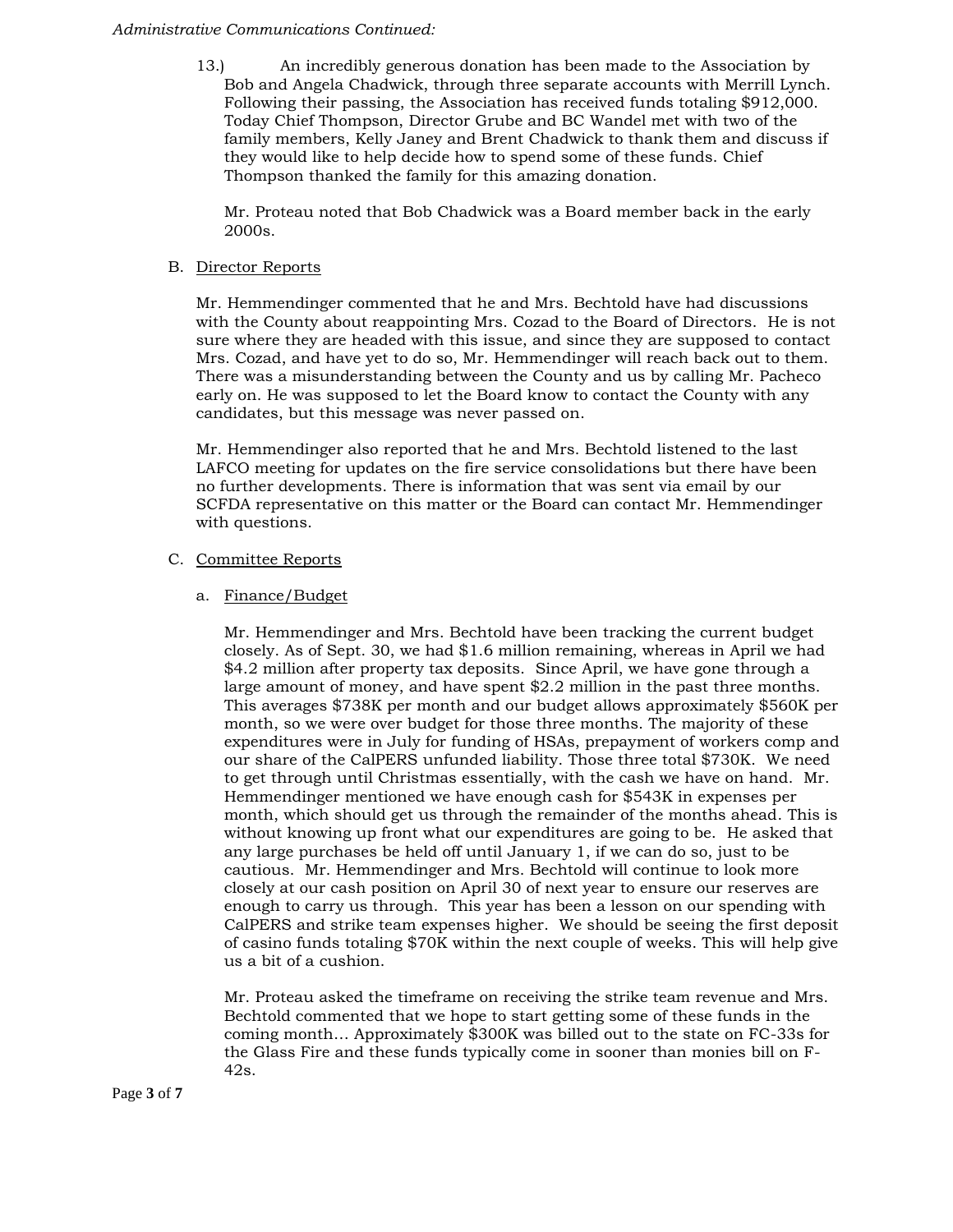Mr. Herman asked what the difference is between an FC-33 and an F-42 and what these documents are for. Mrs. Bechtold explained that these documents are sent to the state with the incident numbers, name of the fire, equipment and personnel hours and other pertinent information relating to strike teams. She also commented that we are reimbursed from the state for 16 hours on apparatus whereas on an FC-33, we are reimbursed for the full 24 hours each, day the apparatus is out. F-42s payments are also processed with an administrative rate tacked on, whereas no admin rate is paid out on FC-33s.

b. Negotiations

There was no report.

c. Equipment

There was no report, but Mr. Hemmendinger did note he and BC Wandel talked earlier in the week about apparatus purchases and that we need to be careful between now and January 1.

d. Legislative

There was no report.

e. Chief's Evaluation

There was no report.

f. Long Range Planning

There was no report.

g. Capital Improvements

Mr. Proteau commented that with the fires and everything else going on, there has not been any action and no meetings. We do have something that came up today at station 1. He said the balconies off the kitchen area would need to have some emergency repairs done soon. The cost will likely be around \$10-\$15K. The committee will be setting up meetings for the week after next, though we will not be doing a lot of construction due to the budget constraints at this time.

D. Firefighters' Association Report

There was no report.

# E. Firefighter's Union Report

Captain Jimmy Bernal reported the Union met today and held elections for their eBoard and committee assignments. They also discussed some issues they wanted to bring to the Boards attention, such as the equipment committee. The Union had no chance to discuss the surplus of the Ford Escape before going before the Board. They do have some opinions about this surplus but overall, they do agree to get rid of the Escape. He also noted that the Union was looking for an update on the longrange plan for the three open FF/medic positions and would like to see a timeline for when these positions will be filled. Finally, for capital improvements, the Union would also like to see a timeline of projects for this fiscal year. They would like to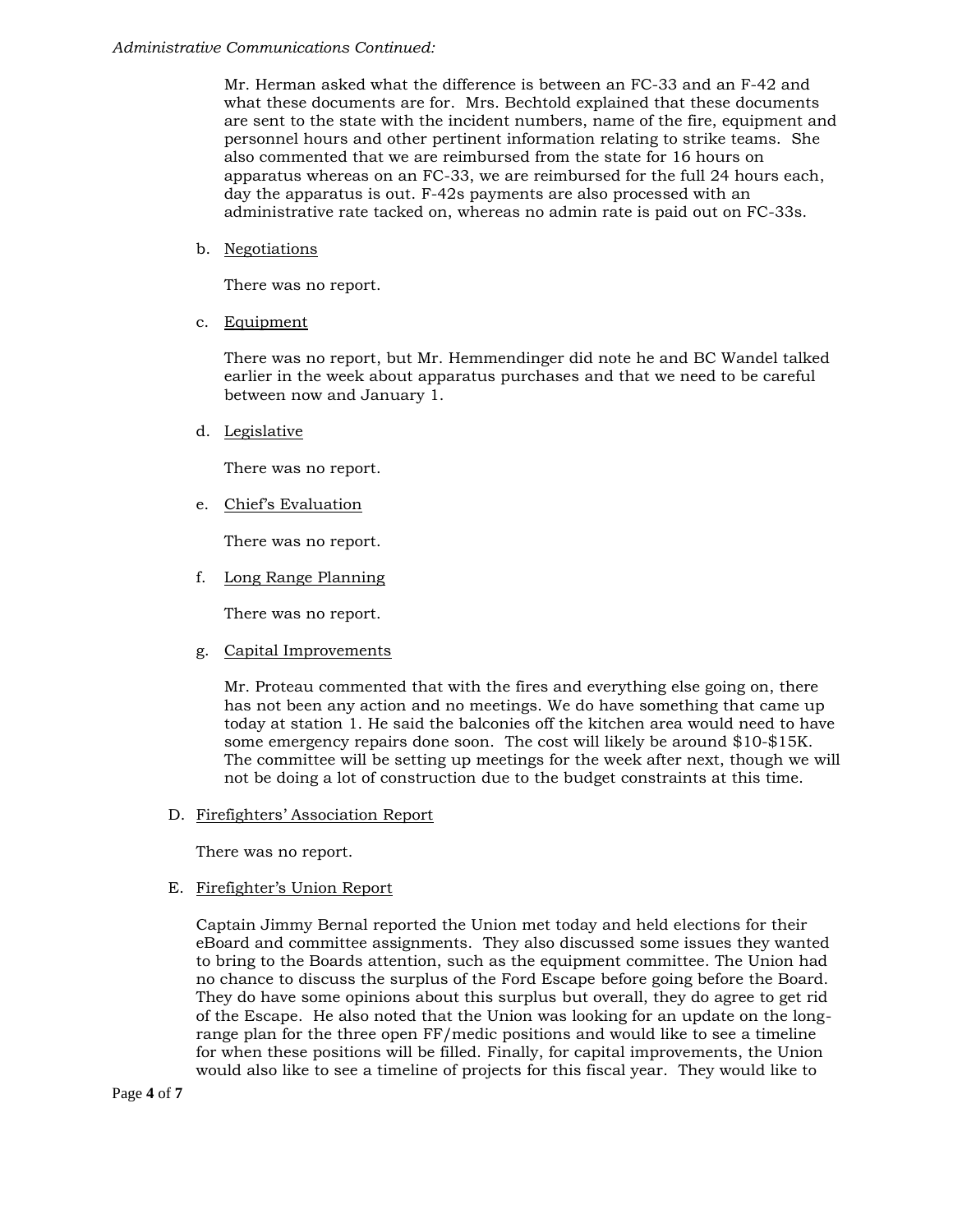find a way that we can get those projects going this year.

# **VII**. **UNFINISHED BUSINESS**

## A. Discussion and Direction on Crown Castle Lease Extension Offers

Mr. Proteau commented that there is nothing new to report. He has not heard back from Crown Castle and feels this a done deal. Mr. Proteau also suggested that we keep some type of file in the office for future reference, so that when the lease purchase expires in 15 years, the Boards comments are memorialized along with their actions. This would be a file future Board members can look to for parameters for renegotiations on the lease. Mr. Hemmendinger concurred with this idea and Mr. Proteau noted it has been difficult to find the files on this from the original purchase date.

B. Discussion on Liability Insurance Policy for Rancho Adobe Firefighters'

Captain Bernal said the Association has talked to two insurance reps that are going to get us a quote. There was a lot of paperwork on the first application, which was completed with help from Mrs. Bechtold and Engineer Brian Sweet. There should be better report available next month.

# **VIII. NEW BUSINESS**

# A. Discussion and Possible Approval of Letter of Authorization for Crown Castle

Mr. Proteau commented that station 3 has a pending project through T-Mobile/Crown Castle that they have submitted to the County for approval. Earlier this week, Mr. Proteau responded back to the representative from Crown Castle who has been asking for the letter of authorization (LOA) to be signed by the Board to modify their cell towers. Emails were exchanged and finally the building plans were provided to us. BC Wandel reviewed the plans and saw the location where Crown wants to put the new generator is located in an area that we could be modifying sometime soon. Mr. Proteau then responded to Crown that they need to relocate their generator plans and place this behind their current structure. He also referenced the LOA written by Alvin Laxamana, mistakenly says the building plans are on "minor" adjustments and this is not factual. Mr. Proteau let Crown Castle know that we might be able to authorize some of the work tonight but we also need to review the modification of the lease. As of the close of the business day, he had not heard back from them. Mr. Hemmendinger said the original lease agreement did not talk about remodification of the cell site. Mr. Proteau is seeking some input on language from Mr. Hemmendinger and Mrs. Cozad to include Rancho Adobe as an additional insured on their liability coverage. The Board feels they should be prepared with this language so Crown Castle cannot continue to ignore the issue. Mr. Hemmendinger thanked Mr. Proteau for all his work on this.

#### B. Discussion and Approval on 2021 Health Benefit Plan

Mr. Hemmendinger noted that we are looking to renew the current health plan at a 12% increase, which will cost the district \$36K for the year. This is in line with the other plans out there. He asked the Union and other bargaining units if continuing with this plan is acceptable. Captain Bernal replied and there was a vote and the Union is ok with the current plan. BC Taylor and Mrs. Bechtold also agree this health plan is working for their groups. Mr. Hemmendinger also mentioned the plan increase is equal to approximately a 1% increase in salaries to full-time staff.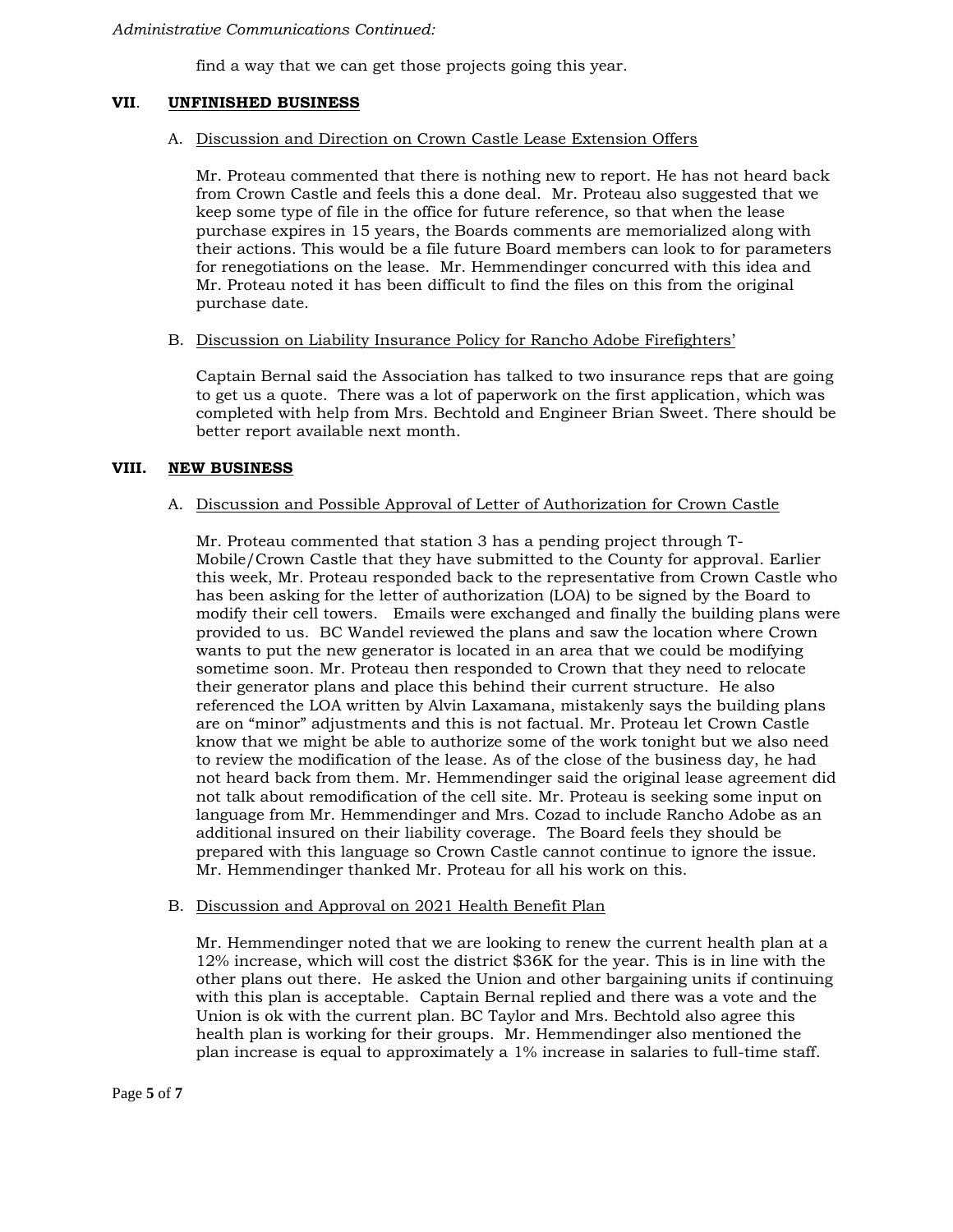#### *New Business Continued:*

Motion moved by Mr. Gadoua and seconded by Mr. Herman. Motion Carried: Aye \_\_5\_\_ No \_\_0\_\_ Abstain\_\_1 (Mrs. Cozad)\_\_ Absent \_\_1\_\_

Roll Call:

Mr. Pacheco – absent Mrs. Cozad – abstain Mr. Herman – aye Mr. Proteau – aye Mr. Hemmendinger – aye Mr. Gadoua – aye Mrs. Grube – aye

> C. Discussion and Action on Surplus of Ford Escape *(Staff Report from BC Herb Wandel)*

Mr. Hemmendinger said there is a staff report provided by BC Wandel and moved to address the concerns the Union has about this surplus. Captain Bernal said the Union feels this item has been presented to Board without going through the appropriate process with the equipment committee. They do agree with not spending money on the necessary repairs and want to ensure future surplus items go through the proper chain of command.

Mr. Proteau and Mrs. Cozad agree the repairs are not worth the price of the vehicle and asked how we surplus this. Chief Thompson said we would have to put this out to bid and if we do not get any bids, then we can send it out to scrap. Mr. Hemmendinger said we can also donate this and Mr. Proteau commented you would be surprised what we might get for it if someone can do the work themselves.

Motion moved by Mrs. Cozad and seconded by Mr. Proteau. Motion Carried: Aye  $\_6\_$  No  $\_0\_$  Abstain $\_0\_$  Absent  $\_1\_$ 

Roll Call:

Mr. Pacheco – absent Mrs. Cozad – aye Mr. Herman – aye Mr. Proteau – aye Mr. Hemmendinger – aye Mr. Gadoua – aye Mrs. Grube – aye

#### D. Decision on Voting Representative to SCFDA

Mr. Hemmendinger said we have the SCFDA meeting tomorrow night and will be voting for the new Vice President. The SCFDA asks each of the fire agencies to approve who the voting representative will be, as each district can make one vote for VP. Mr. Hemmendinger would like to see this voting party be the current Board Chairman or their designee if they cannot make that particular meeting. Mr. Proteau agreed this makes the most sense.

Motion moved by Mr. Proteau and seconded by Mrs. Cozad. Motion Carried: Aye  $\_6\_$  No  $\_0\_$  Abstain $\_0\_$  Absent  $\_1\_$